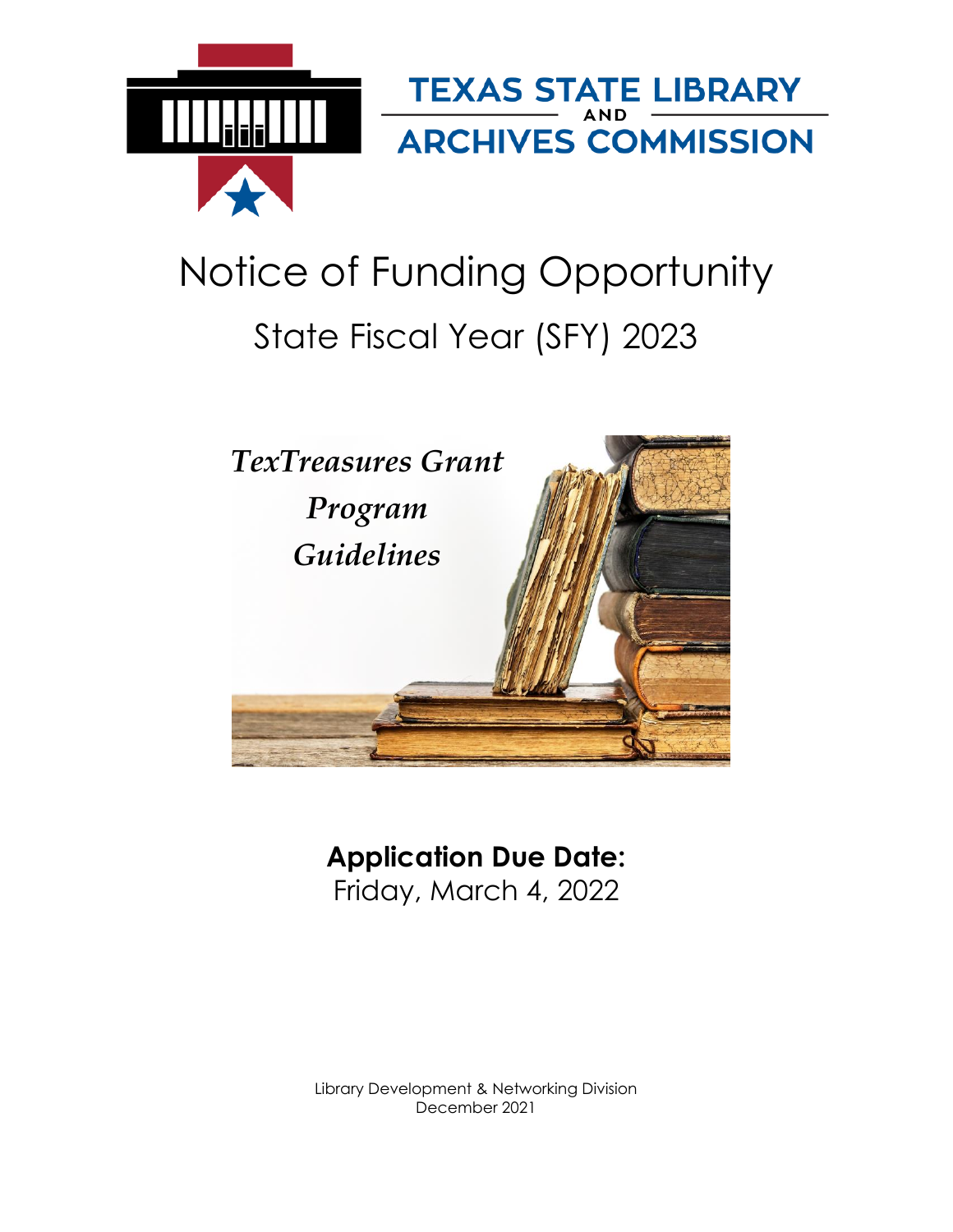## *Table of Contents*

**Comments regarding the programs and services of the Texas State Library and Archives Commission can be addressed to: Director and Librarian** P. O. Box 12927 Austin, Texas 78711-2927 512-463-5460 • 512-463-5436 fax

*Cover:* Courtesy of Bigstock Photo.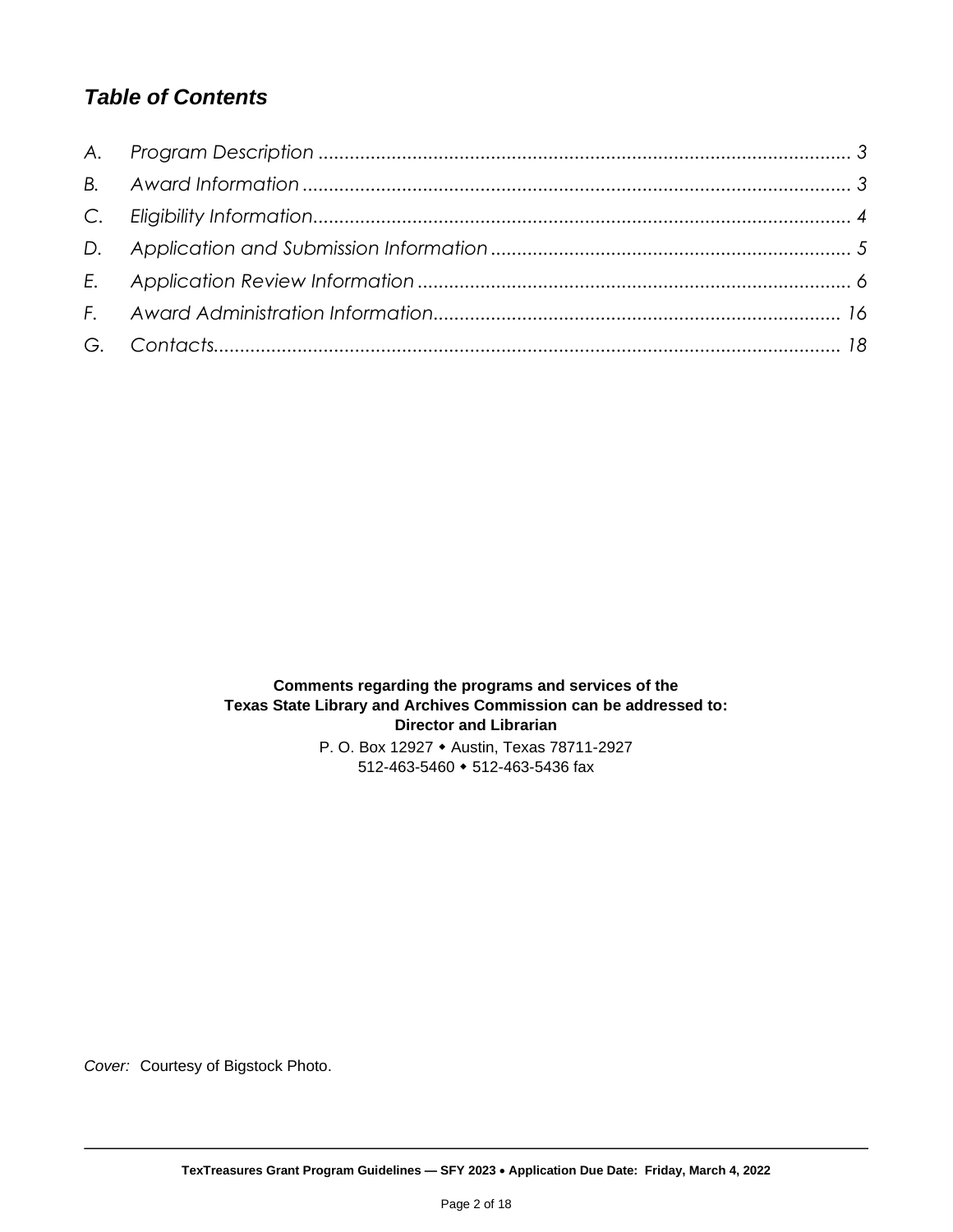## <span id="page-2-0"></span>**A. Program Description**

#### **Goals and Purposes**

The TexTreasures Grant program is administered by the Texas State Library and Archives Commission (TSLAC) as a component of the TexShare program. The TexTreasures Grant program aids and encourages libraries to provide access to their special or unique holdings and to make information about these holdings available to library users across the state. Programs focusing on community engagement or involving collaboration with other community organizations are strongly encouraged. Applicants may propose projects designed to increase accessibility through a wide range of activities such as organizing, cataloging, indexing, or digitizing local materials.

These programs must meet the following LSTA goal as identified in the [2018-2022 LSTA 5-Year Plan]((https:/www.tsl.texas.gov/sites/default/files/public/tslac/ld/pubs/lstaplan/LSTA%202018-2022-final%20plan%20FINAL.pdf)%20:) [\(https://www.tsl.texas.gov/sites/default/files/public/tslac/ld/pubs/lstaplan/LSTA%202018-2022](https://www.tsl.texas.gov/sites/default/files/public/tslac/ld/pubs/lstaplan/LSTA%202018-2022-final%20plan%20FINAL.pdf) [final%20plan%20FINAL.pdf\)](https://www.tsl.texas.gov/sites/default/files/public/tslac/ld/pubs/lstaplan/LSTA%202018-2022-final%20plan%20FINAL.pdf):

#### *Need*

Texans of all ages need access to resources and services that promote and enhance literacy and further formal and informal learning.

#### *Goal*

Texans will have access to shared library resources to meet their educational and informational needs.

Applications for FY 2022 may be submitted in one of two TexTreasures programs:

#### 1) **TexTreasures Basic;** or **2) TexTreasures Original.**

*TexTreasures Basic* will award grants of up to \$7,500 to small libraries (serving a population of up to 25,000) with little or no experience with digitization. Funding will support vendor contract services to increase access to collections with local or regional significance.

The *TexTreasures Original* program will continue to support libraries seeking to provide access to special or unique collections of statewide interest and greater complexity. The maximum award is \$25,000 for applications from single institutions and \$35,000 for collaborative grant projects.

Activities for both programs may include, but are not limited to, organizing, cataloging, indexing, or digitizing local materials.

Applicants may only apply for one program in a given program year.

#### <span id="page-2-1"></span>**B. Award Information**

Approximately \$300,000 is expected to be available for TexTreasures Grants, subject to approval by the Texas State Library and Archives Commission and the availability of funds. Funding is provided by the U.S. Institute of Museum and Library Services (IMLS) as a subaward of IMLS' Grants to States Program under the Library Services and Technology Act.

Assistance Listing Number/Title: 45.310 Grants to States

#### **Maximum Award**

The maximum award for SFY 2023 is \$7,500 under the *TexTreasures Basic grant*; and \$25,000 for a single institution and \$35,000 for collaborative grant projects under *TexTreasures Original*.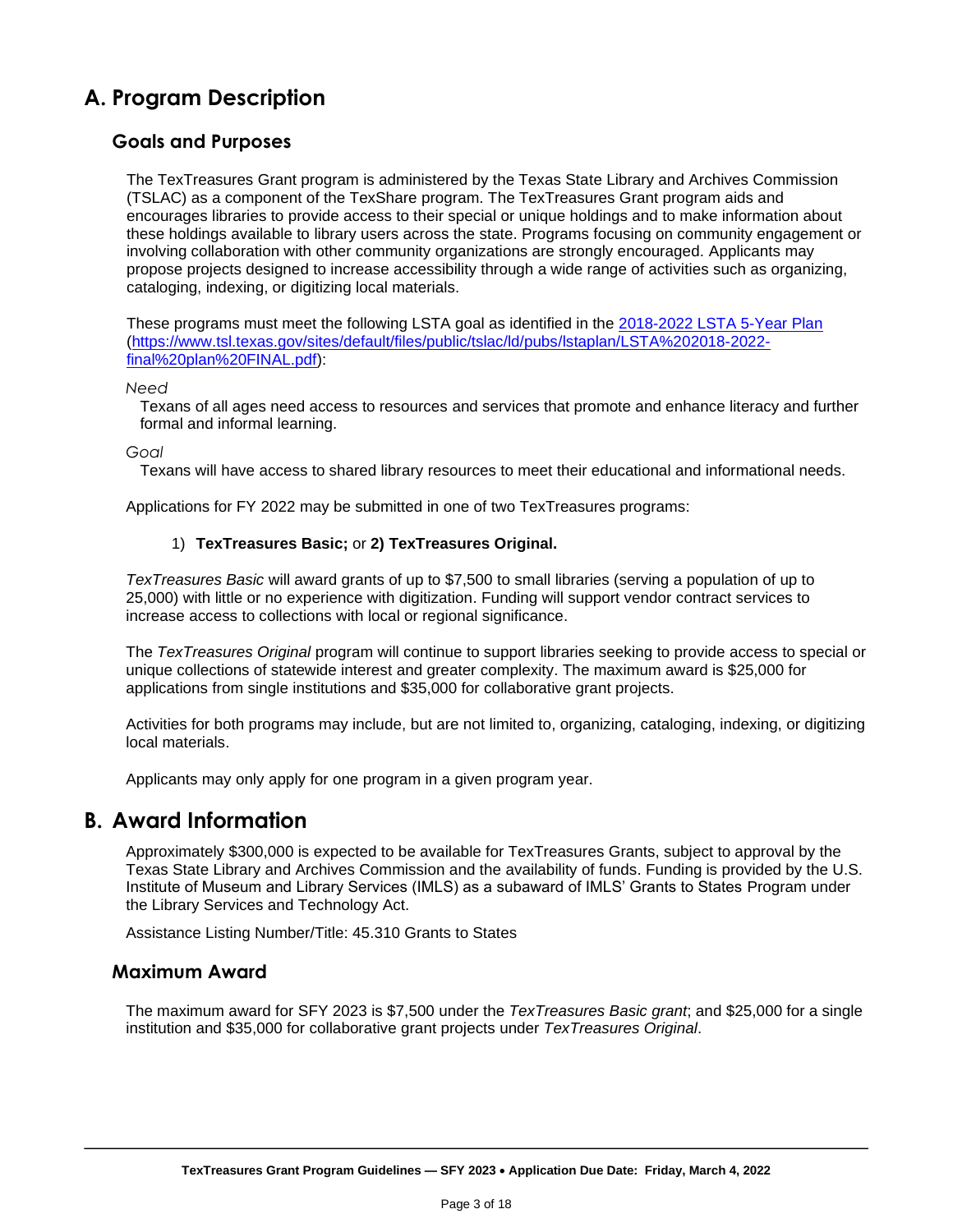#### **Length of Funding**

Funding will be for one state fiscal year (September 1, 2022–August 31, 2023). Successful applicants are eligible to apply for grant funds to support additional work on the project for up to two additional years following the initial grant period.

## <span id="page-3-0"></span>**C. Eligibility Information**

Through their governing authority, accredited public libraries, local public library systems, libraries that are members of the TexShare Library Consortium, or non-profit organizations that are applying on behalf of accredited libraries and/or TexShare members, are eligible to apply for funds.

An applicant that is a non-profit organization is eligible only if the organization's organizational charter, operating guidelines, or mission statement includes providing direct support for affiliated library activities and goals as a defined objective. Public library applicants must be accredited by the Texas State Library and Archives Commission for the fiscal year in which the grant contracts are issued.

There is no requirement for cost sharing, matching funds, or cost participation with this grant program.

Applicants may only submit one application for consideration under the TexTreasures grant program per funding cycle.

Successful applicants are eligible to apply for TexTreasures grant funds to support additional work on the same project for the two consecutive years following the initial grant year. Funding in the initial grant period does not guarantee funding in subsequent grant periods. The The second and third year applications will be evaluated on the same criteria as new applications. No applicant will be eligible for a fourth consecutive year of funding for the same project.

#### **Eligible Expenses**

The focus of TexTreasures Grants is to support activities that make existing unique collections accessible. These activities include cataloging, indexing, and digitizing significant materials. TexTreasures grants may fund costs for staff, equipment\*\*, capital expenditures, supplies, professional services, and other typical operating expenses, as permitted by 13 TAC 2.116 (relating to Uniform Grants Management Standards). The grant may also cover indirect costs as permitted in 2 CFR 200.

TexTreasures Grant funds may not be used for: a) collection development or activities primarily focused on the acquisition or conservation of library materials or resources outside of the proposed program or b) content creation, such as the recording of oral or video histories.

*\*\*Equipment costing \$5,000 or more per unit will require approval from IMLS before purchase.*

#### **Ineligible Expenses**

Except as provided in grant guidelines, competitive grants may NOT fund the following costs:

- a) Capital expenditures related to the purchase of real property, buildings, or motor vehicles
- b) Capital expenditures related to the construction or expansion of facilities, including fixtures and services
- c) Capital expenditures related to renovation costs, including fixtures and services
- d) Food, beverages, or food delivery equipment or services
- e) Awards, honoraria, prizes, or gifts
- f) Equipment or technology not specifically associated with grant related services and programs.
- g) Transportation/travel for participants or library personnel
- h) Databases currently offered or similar to ones offered by the agency (i.e., a magazine index database may not be purchased if a comparable one is provided by the agency)
- i) Collection development purchases not specifically associated with grant related services and programs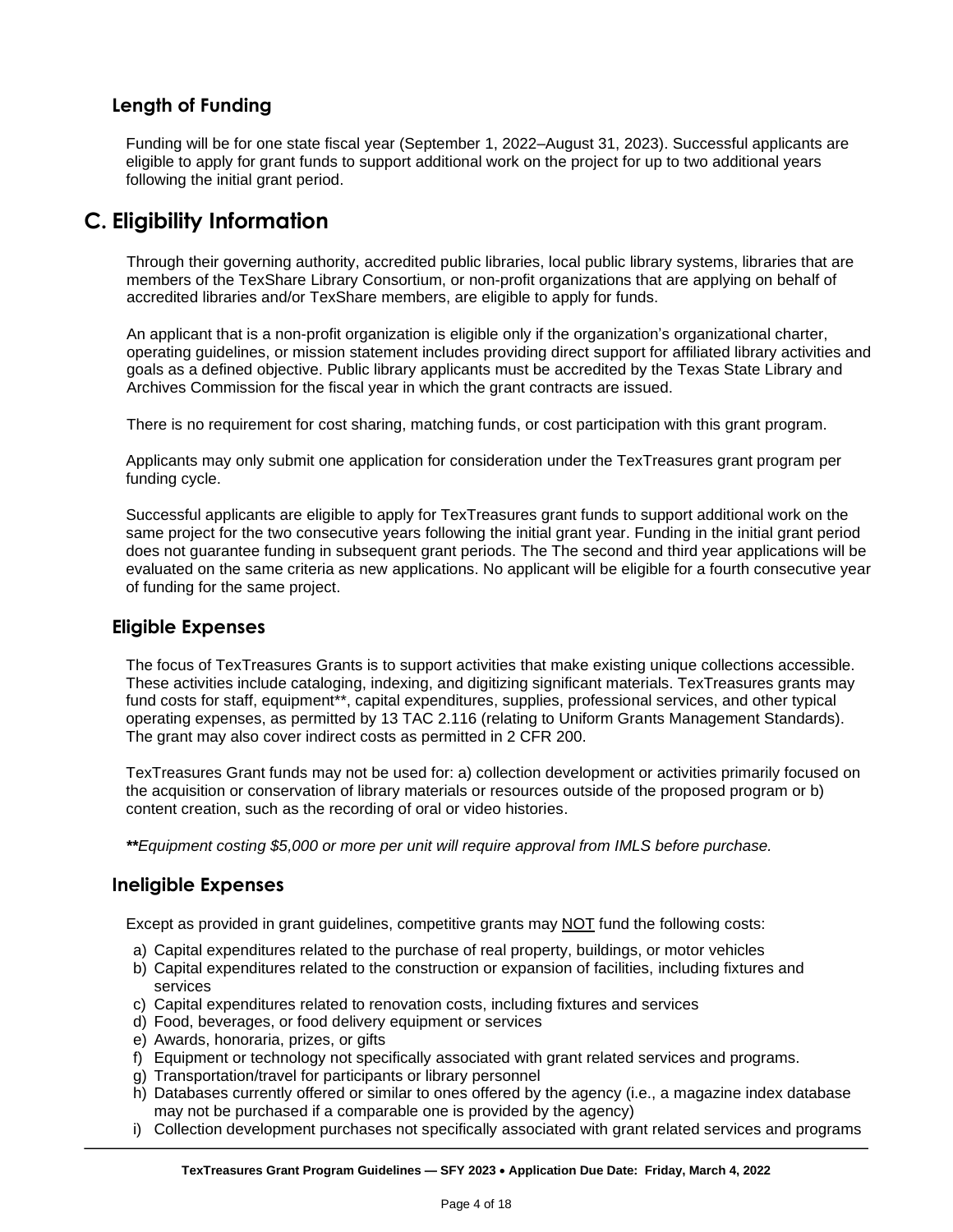- j) Advertising or public relations costs not specifically associated with grant related services and programs
- k) Performers or presenters whose purpose is to entertain rather than to educate
- l) Other expenses as excluded in the guidelines

## <span id="page-4-0"></span>**D. Application and Submission Information**

TSLAC strongly encourages potential applicants to review the TSLAC grants webpage [\(https://www.tsl.texas.gov/ldn/grants\)](https://www.tsl.texas.gov/ldn/grants) to learn more about the competitive grant programs and process.

#### **Project Development and Draft Review**

The Texas State Library and Archives Commission (TSLAC) recommends that applicants discuss their projects with TSLAC staff before developing a proposal. TSLAC consultants are available to help throughout application development and in determining the best grant program for your project. For more information, contact Bethany Wilson via e-mail at [grants@tsl.texas.gov.](grants@tsl.texas.gov)

TSLAC also strongly encourages applicants to submit a draft of the proposal to TSLAC for review. TSLAC has created a Microsoft® Word® grant application template, available on the TSLAC website at <https://www.tsl.texas.gov/ldn/grants/programs> for applicants to use in preparing a draft which can then be used to populate the online application. Please note that the online application will not accept tables, charts, or images.

To allow adequate time to review the draft proposal, submit the draft via e-mail to [grants@tsl.texas.gov,](mailto:grants@tsl.texas.gov) with the subject line "2023 Draft Proposal," **by Friday, February 11, 2022.**

#### **Grant Management System (GMS) Access**

TSLAC uses a grant management system or GMS that enables applicants to apply for grants electronically through a web portal at https://grants.tsl.texas.gov. Applications and required documents must be submitted in GMS by the due date to be eligible for consideration. To submit your application online, you must have an active GMS account. To create or activate an account, please have your library director submit a completed GMS Import Template [\(https://www.tsl.texas.gov/ldn/grants/forms-tools\)](https://www.tsl.texas.gov/ldn/grants/forms-tools) to [grants@tsl.texas.gov.](file:///C:/Users/emccormick/AppData/Local/Microsoft/Windows/INetCache/Content.Outlook/X485HRKX/grants@tsl.texas.gov) The e-mail should reference "GMS Access" in the subject line. TSLAC staff will review the request and grant appropriate access.

If needed because of difficulty using the Internet or for other accessibility reasons, potential applicants may request paper copies of materials from Bethany Wilson, TSLAC Grants Administrator, via e-mail at [grants@tsl.texas.gov.](grants@tsl.texas.gov)

#### **Application Components**

The grant application consists of the following components to be submitted in GMS:

- 1. Application certification form (print, sign, and upload)
- 2. Program narrative and budget
- 3. Children's Internet Protection Act (CIPA) certification form (print, sign, and upload)
- 4. Letters of cooperation (if applicable) If the project is collaborative in nature, letters of cooperation indicating commitment of time, funds, volunteers, or other resources must be submitted from all participating organizations. Letters should be addressed to Bethany Wilson, Grants Administrator, TSLAC, P. O. Box 12927, Austin, Texas 78711-2927. Applicants are encouraged to upload letters in GMS.
- 5. Letters of support (optional) A maximum of three (3) letters of general support may also be submitted. Letters should be addressed to Bethany Wilson, Grants Administrator, TSLAC, P. O. Box 12927, Austin, Texas 78711-2927. Applicants are encouraged to upload letters in GMS.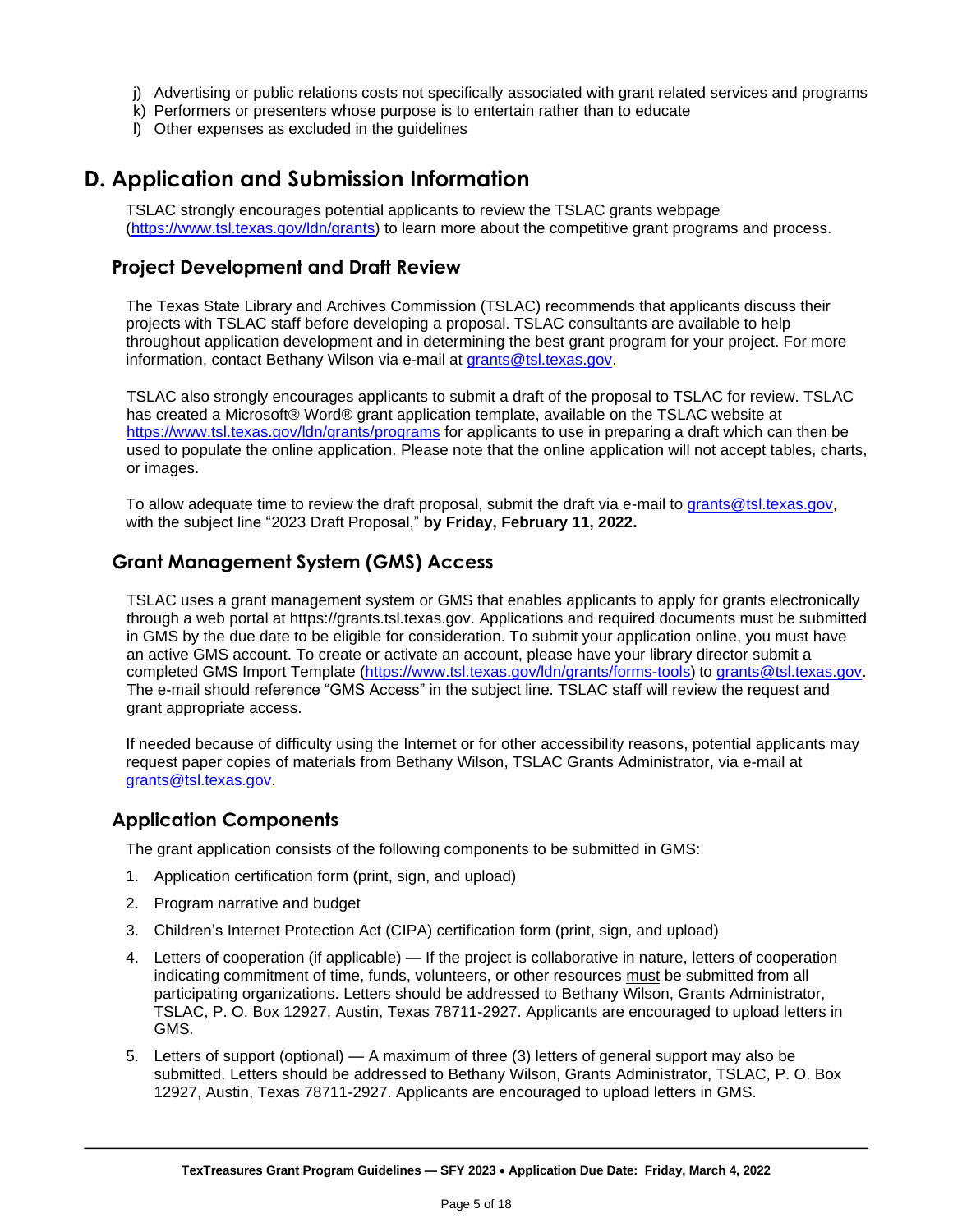#### **Other requirements**

Before submitting an application, applicant organizations must have a current and active federal Unique Entity ID (UEI). The federal government uses a unique identifier for each entity (company, non-profit, organization, etc.) that does business with the federal government. For more than two decades, Dun & Bradstreet's Data Universal Numbering System (DUNS) has served as the unique entity ID. On April 4, 2022, the federal government will complete the transition to a new UEI issued within the System for Award Management (SAM). At that time, the DUNS number will no longer be an accepted UEI.

If you are currently registered in SAM.gov, you've already been assigned a SAM Unique Entity ID. It's viewable on your entity registration record in SAM.gov. If you have never registered at SAM.gov or have never applied for a grant with TSLAC or other state or federal agency, you will need to initiate the process of obtaining a SAM UEI at SAM.gov.

After the grant application closes for submissions on March 4, 2022, TSLAC will send a survey link to all applicants to collect SAM UEI information to update your record in the TSLAC Grants Management System (GMS).

To get started registering your entity, to renew your registration, or for more information, visit **SAM.gov** or to refer to the *[Quick Start Guide for Getting a Unique Entity ID](https://www.msac.org/media/570/download?inline)*, published by the US General Services Administration (GSA).

#### **Who can submit the online application?**

Any individual authorized to use GMS and having the correct security role will be able to submit the application in GMS. Applicants will still be required to submit the signed application certification in GMS. The application certification must be signed by an individual authorized to enter into contracts with the State of Texas (e.g., county judge, city manager, etc.).

#### **Deadline and Submission**

Completed applications and *all* required documents must be submitted in GMS **by 11:59 p.m. Central Time, Friday, March 4, 2022.**

If you are unable to submit your application and/or required documentation via GMS, you may submit documents via mail, e-mail, or fax. Please send to the attention of: **2023 Grants, Library Development & Networking Division,** via e-mail to grants@tsl.texas.gov, fax at 512-936-2306, or mail to Library Development & Networking Division, TSLAC, P. O. Box 12927, Austin, TX 78711, (TSLAC street address: 1201 Brazos, Austin, TX 78701).

**Late submissions may be considered for review on a case-by-case basis following the TSLAC protest procedures as outlined in Section F (13 TAC §2.55) and decision by the Director and Librarian.**

#### **Program Timeline**

<span id="page-5-0"></span>

| Guidelines released                                                     |
|-------------------------------------------------------------------------|
| Draft proposals due to TSLAC for review (recommended, but not required) |
| Applications and required forms due in GMS                              |
| Application packets evaluated by Grant Review Panel                     |
| Applicants notified of Grant Review Panel recommendations               |
|                                                                         |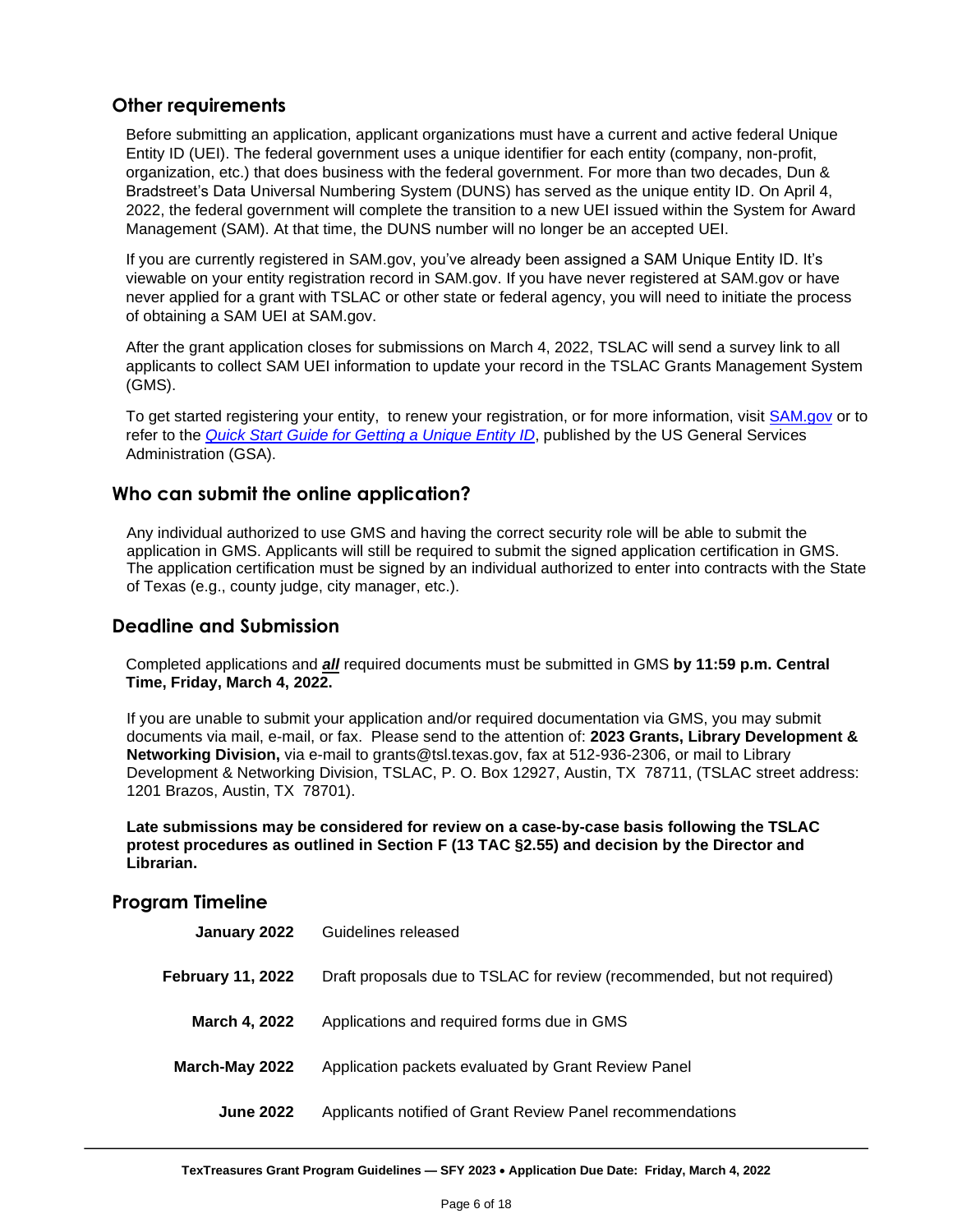**August 2022** Commission meets and approves projects; Contracts issued **September 1, 2022** Projects begin **August 31, 2023** Projects end

## **E. Application Review Information**

#### **Criteria for Award**

This grant program is competitive. The TexTreasures Grant Review Panel will score proposals on the five criteria listed below. The maximum number of points for each criterion is listed. **The detailed scoring rubric that will be used by the review panel can be found on the following pages.**

All collaborative projects must clearly state what organizations are involved and what role each plays in carrying out the project responsibilities. A collaborative project may include cooperation among libraries, agencies, or other nonprofit organizations, although the applicant of record must be a TexShare member or a nonprofit organization applying on behalf of a TexShare member.

While a proposal of any size may involve partnerships, grants of over \$25,000 *require* partnerships. It is expected that all parties in a collaborative partnership contribute resources (time, staff, resources, etc.) that go above and beyond their usual operating activities. **Provision of financial support only does not constitute formal cooperation but can be used as evidence of local support for the project. Additionally, contractual/vendor relationships are not considered as cooperative relationships.** See Project Design criteria for further information concerning collaborative projects.

#### **1. Significance of the Collection (35 points)**

The overall purpose of the TexTreasures grants is to make unique and special collections of materials available for use by as many citizens of Texas as possible, no matter where they are located. Proposals should address the following questions:

- Will the materials be useful to persons throughout the region or state? Demonstrate demand for the materials by providing information on audience demographics, results of user surveys, and/or usage patterns as reflected by library usage statistics. More points will be assigned to collections in fields or topics with a large number of students or researchers.
- Does this project focus on materials about Texas? Justify the significance of the collection in terms of how it relates to historical or cultural trends, geography, natural features, or events in Texas. More points will be awarded for projects that focus on materials about Texas.
- Will the project provide an "advancement of knowledge" rather than cleaning up general cataloging and/or processing backlogs? Projects should be focused on making particularly significant collections available, not aimed at exhaustively cataloging or digitizing a library's collections.
- More points will be assigned for projects that show evidence of thoughtful selection of materials to be made available. Institutions considering digitization may wish to review the NEDCC leaflet "Preservation and Selection for Digitization" at www.nedcc.org/free-resources/preservationleaflets/6.-reformatting/6.6-preservation-and-selection-for-digitization.
- Identify the objects to be made available, and include the criteria used to select the items. When possible, include the number and type of objects to be made available. For example:
	- o Digitize 220 hours of audio cassette and VHS tapes
	- o Digitize 26,000 newspaper pages
	- o Describe and digitize 60 interviews
	- o MARC records for 400 musical scores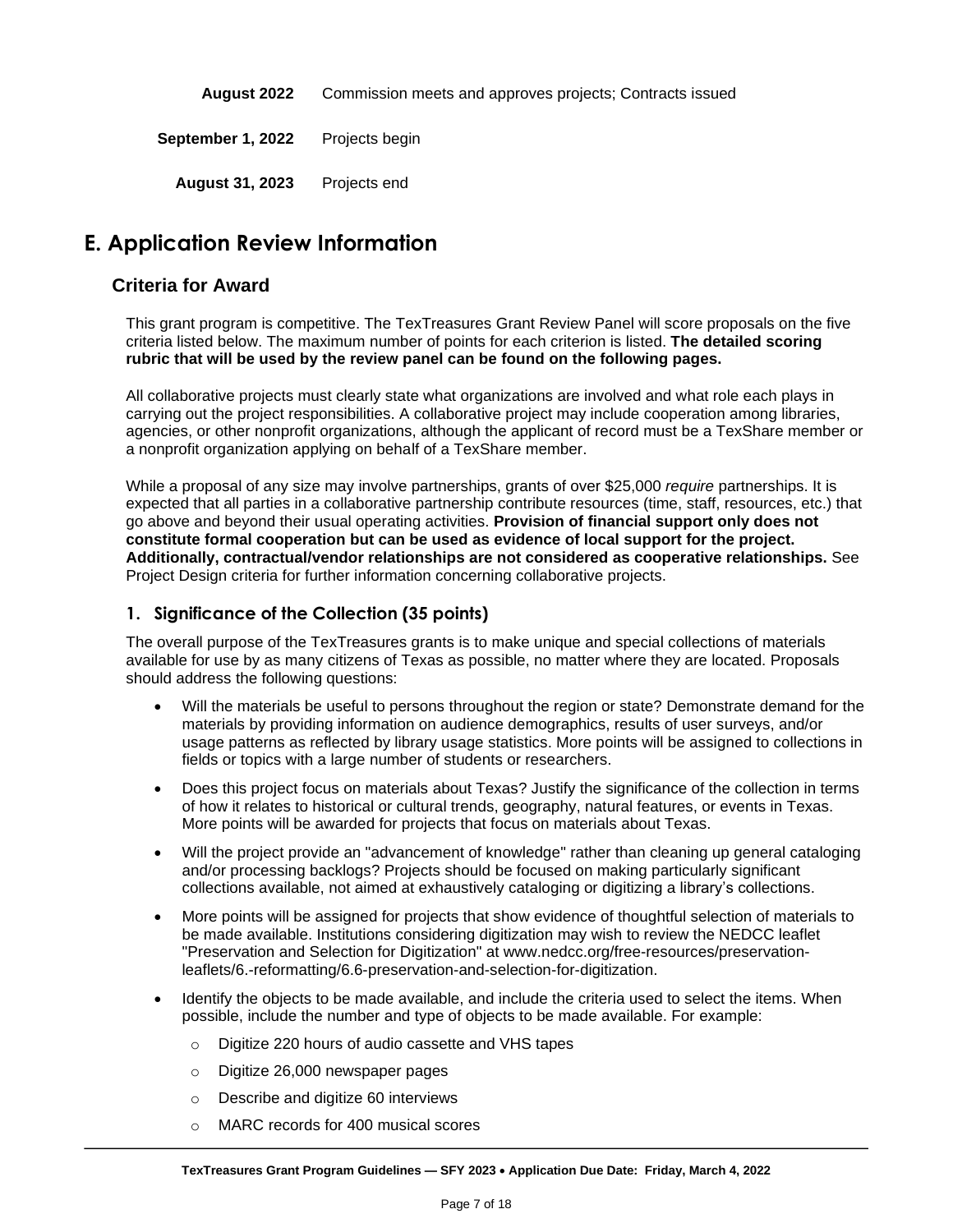o 10 finding aids for manuscript collections, including box and folder level descriptions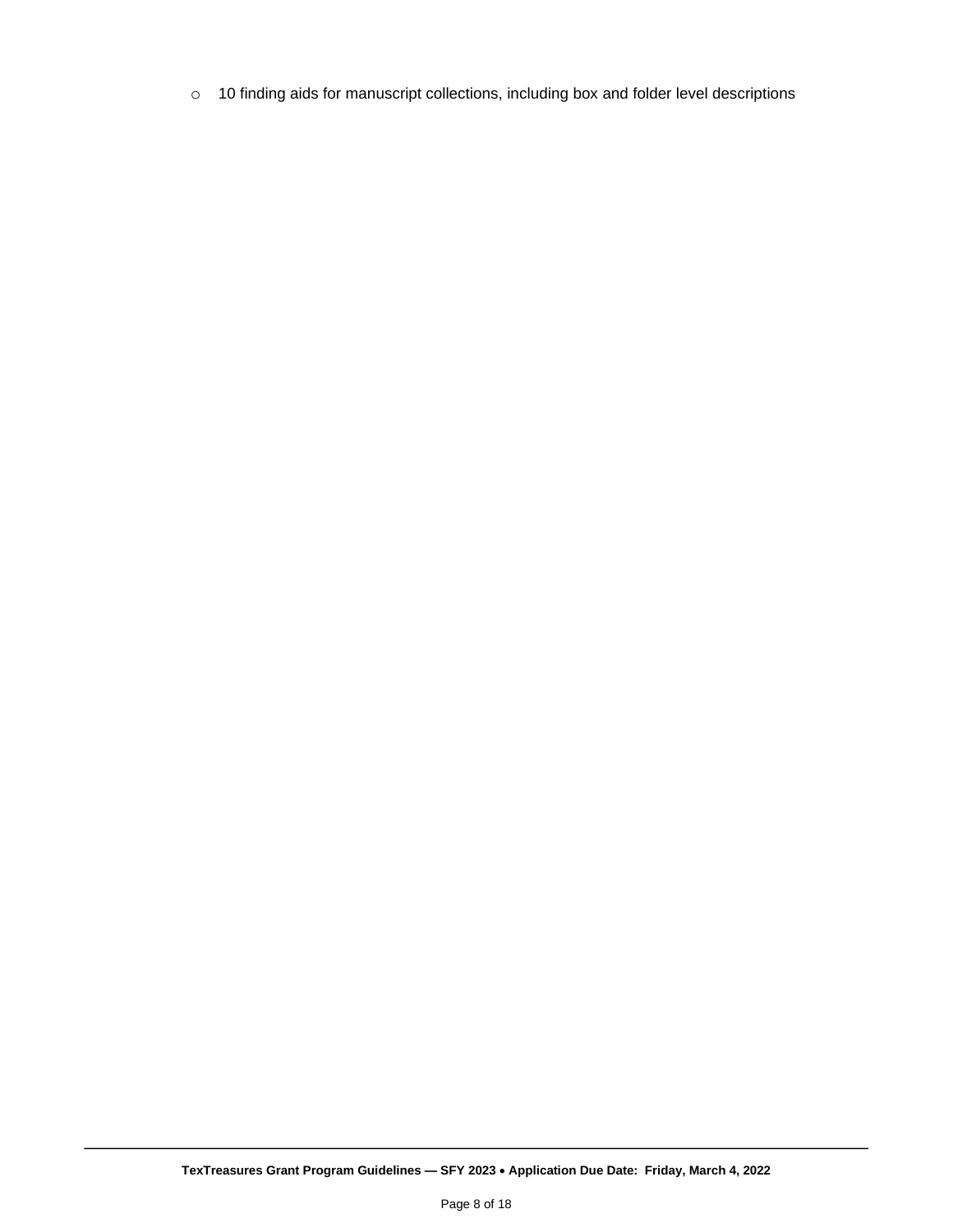#### **2. Project Design (25 points)**

Applicants should demonstrate that they have done the necessary planning to carry out the project effectively. Proposals should outline a realistic timeline for the work (preferably broken down by month). Proposals should also include a list of the measurable targets to be achieved at various points in the grant period (for example, number of items digitized, number of metadata records created) and a plan to sustain the access to the collection following the end of the grant period. Projects that make a whole collection, or a logical subset of a collection, available are preferred over those that perform only part of the necessary work.

- Is the project well defined? The applicant should identify all the resources that will be needed to carry out the project (i.e., staff, workspace, hardware, software, processing supplies) and should demonstrate a clear sense of the workflow within the project.
- Will access to the collection be sustainable beyond the grant period? Although institutions are not required to commit matching funds to the project, costs contributed by the institution or by other partners, such as salary for full-time permanent staff who will be involved with the project, can be used as evidence of institutional support and project sustainability. A written plan for maintaining online access to the materials in the future (e.g., through ongoing funding, transfer to strategic partners, and/or deposit in a managed digital archive) is desirable but not required.
- If the project is collaborative, please identify the eligible applicants and provide details of the collaboration between entities. Explain the roles and responsibilities of each partner, along with the contribution of each partner. The partners must submit a letter of support with the application indicating their commitment to the project and outlining their roles and responsibilities. More points will be assigned to projects in which partners substantively share in the work and the results of the project.
- Does the project design reference commonly accepted standards and practices? For all projects, identify the type(s) of descriptive metadata to be created. For digitization projects, also identify the imaging standards to be used.

#### **3. Availability (20 points)**

TexTreasures grants are intended to make collections of unique or special collections materials, which generally are available for use only at the holding institution, more widely available in digital or physical form. Proposals should address the following questions:

- How will access to the collection (s) be improved?
	- $\circ$  In terms of funding priorities, projects that make widely available digital surrogates of unique or rare materials that were previously only available to researchers on-site will be scored highest.
	- $\circ$  Projects that make digital surrogates of materials that are available to users through interlibrary loan or other channels or that already exist as copies at multiple locations in the state will receive fewer points than those that digitize unique or rare holdings.
	- Proposals that involve only organizing and arranging, cataloging, or indexing local holdings will receive fewer points than projects that make digital surrogates widely available.
- What specific methods will be used to provide statewide access? Projects that leverage one or more established cooperative or collaborative access systems are preferred, including:
	- o Portal to Texas History texashistory.unt.edu *(For membership info, contact Jake Mangum, Jacob.Mangum@unt.edu.)*
	- o Texas Archival Resources Online (TARO) www.lib.utexas.edu/taro/index.html *(See membership guidelines at www.lib.utexas.edu/taro/admin/howdoi/participate.html.)*
	- o OCLC WorldCat www.worldcat.org *(See membership guidelines at www.oclc.org/membership.en.html.)*
	- o Texas Digital Library repositories.tdl.org *(See membership guidelines at www.tdl.org/membership.)*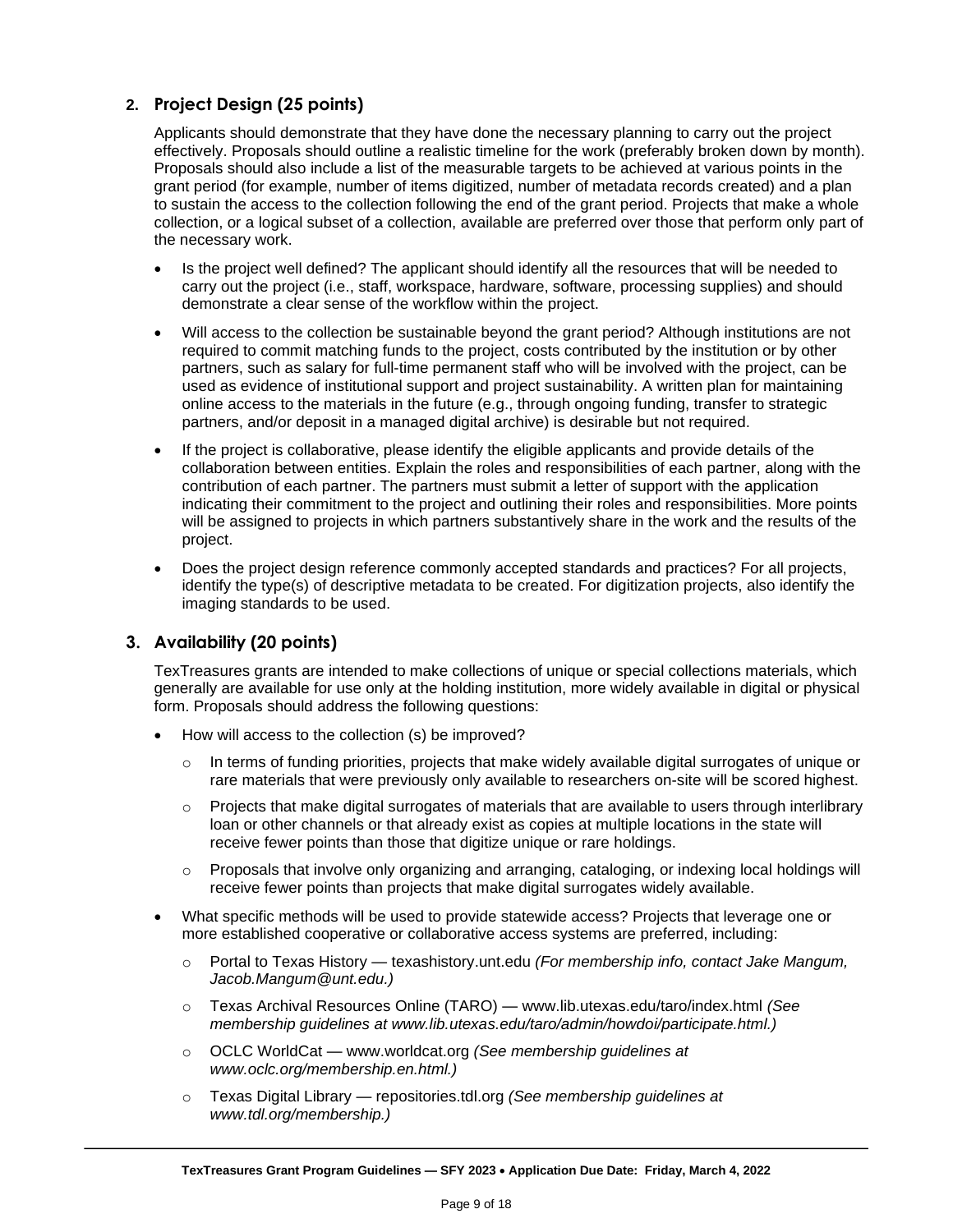Libraries making information about the collection available through more than one access point will receive more points. If methods other than those listed above will be used to provide access, please specify what interoperability standards or protocols will be adopted (e.g., Z39.50, SRU, or OAI-PMH).

- How will you build awareness of the project in your community and statewide? Identify any methods that will be used to share information about the project or about the collections that you will make available, including special events, press releases, blogs, websites, and so on.
- Are there any legal barriers to making the materials available? All applicants must certify that all applicable activities related to TexTreasures grants will follow the Copyright Law of the United States (Title 17, U.S. Code). In Section 5 of the application, please describe the process undertaken to ensure copyright compliance and the documentation to support the claim.

Applicants may wish to refer to Peter Hirtle's chart of "Copyright Term and the Public Domain in the United States" (copyright.cornell.edu/resources/publicdomain.cfm) to determine the copyright status of material in the collection. For copyrighted materials, applicants should specify for what portion of the collection copyright clearance has already been obtained and the nature of that clearance (copyright held by library, permission granted in writing by copyright holder, materials out-ofcopyright due to age, etc.). For those portions for which copyright clearance has not yet been granted, specify what actions are required to obtain clearance or describe the efforts that have or will be made to identify and locate rights holders in the case of "orphan" works. See the SAA "Orphan Works: Statement of Best Practices" (www.archivists.org/standards/OWBP-V4.pdf) for more information about best practices for these works.

#### **4. Cost Effectiveness (15 points)**

Provide a complete budget for the proposed project and fully justify the budget by describing how budgeted items will contribute to the project. There is no requirement for cost sharing, matching funds, or cost participation with this grant program.

Identify sources for all stated costs and show that costs are reasonable to achieve project objectives. Describe the methodology for the equipment chosen. Include any vendor information and/or vendor websites.

- How appropriate are the chosen hardware, software, staffing, and service providers for the project, given the cost of the project?
- Is the budget realistic?
- Does the project proposal make effective use of the grant funds?
- Does the project proposal leverage local resources? As stated above, even though match is not required, those projects budgeting actual and/or in-kind contributions will have more points assigned. Please include all local funds and in-kind effort (including staff time) on the budget form in the application.

#### **5. Evaluation (5 points)**

This section should include a well-defined plan to demonstrate the success of the project. More simply put, what evidence will show that this project resulted in increased or more cost-effective services to Texans? How will this information be gathered? Describe this plan in full.

- How well has the applicant designed and described the methodology to evaluate the project and estimate the level of usage, including measurable results of items organized, cataloged, indexed, or digitized during the course of the grant? Is the evaluation methodology appropriate and effective?
- Has applicant shown that the institution(s) will be able to document the increased use of the materials or more cost-effective delivery that results from increasing their accessibility?
- Applicants may also wish to document which kinds of local materials are most useful to users and, if possible, the importance of the research facilitated by access to the materials, including the results of citation analysis and user surveys.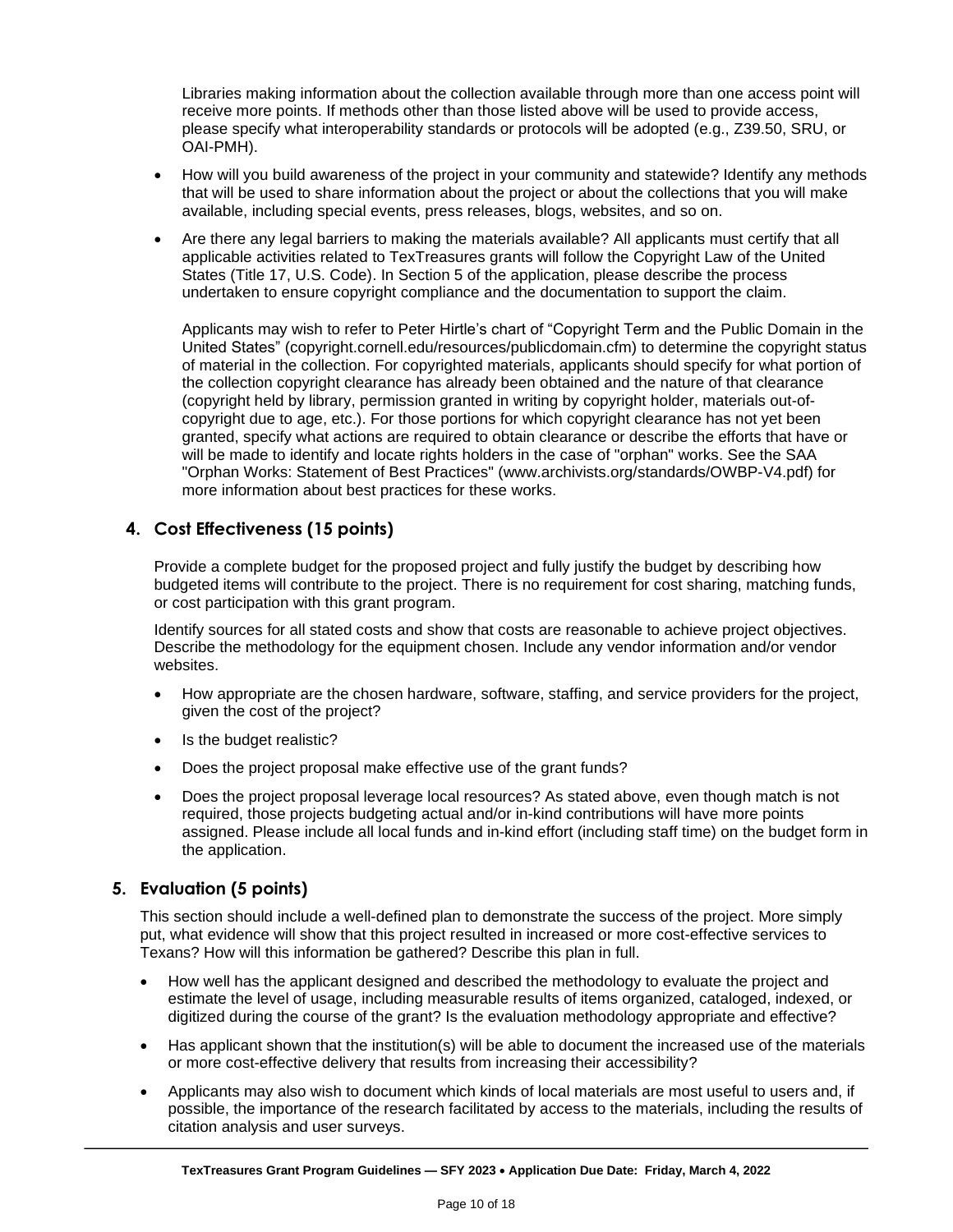Because of the nature of digitization projects, TSLAC recognizes that it may not be possible to evaluate a project fully during the period of the grant. Applicants may wish to include a commitment to share evaluation results with TSLAC after the close of the grant period if it will not be possible to document increased use of materials during the contract year.

## **Peer Review (13 TAC §2.113)**

- (a) The commission may use peer review panels to evaluate applications in competitive grant programs.
- (b) The director and librarian may select professionals, citizens, community leaders, and agency and library staff to evaluate grant applications. Peer reviewers must have appropriate training or service on citizen boards in an oversight capacity and may not evaluate grant applications in which there is, or is a possible appearance of, a conflict of interest.
- (c) The agency staff will distribute selected applications to reviewers and will provide written instructions or training for peer reviewers. Reviewers must complete any training prior to reviewing applications.
- (d) The reviewers score each application according to the review criteria and requirements stated in the grant guidelines.
- (e) Each peer review evaluation of an application for competitive grants shall be appropriately documented by the peer reviewer conducting the evaluation. The documentation shall include the scores assigned by the peer reviewer. The peer reviewer may also include comments that may be shared with the applicant.
- (f) To be eligible for review, each application must be submitted by the specified deadline with all required components and all necessary authorization signatures.

## **Funding Decisions (13 TAC §2.114)**

- (a) The agency staff will submit a recommended priority-ranked list of applicants for possible funding. Final approval of a grant award is solely at the determination of the Texas State Library and Archives Commission.
- (b) Applications for grant funding will be evaluated only upon the information provided in the written application.
- (c) The agency staff may negotiate with selected applicants to determine the terms of the award. To receive an award, the applicant must accept any additional or special terms and conditions listed in the grant contract and any changes in the grant application.
- (d) The agency staff will notify unsuccessful applicants in writing.

## **Awarding of Grants (13 TAC §2.115)**

The commission has the right to reject applications or cancel or modify a grant solicitation at any point before a contract is signed. The award of any grant is subject to the availability of funds.

## **TSLAC Staff Responsibility (13 TAC §2.117)**

The Texas State Library and Archives Commission (TSLAC) staff will review each application packet for the following:

- Legal eligibility of the institution to participate in this grant program and appropriate authorizing signature
- Conformance to the federal and state regulations pertaining to grants
- Inclusion of unallowable costs
- Errors in arithmetic or cost calculations
- Submission of all required forms
- Compliance with submission procedures and deadlines
- Relevance and appropriateness of the project design and activities to the purpose of the grant program

Agency staff will raise issues and questions regarding the needs, methods, staffing, and costs of the applications. Staff will also raise concerns regarding the relevance and appropriateness of the project design and activities to the purpose of the grant program. Staff comments will be sent to the grant review panel with the applications for consideration by the panel.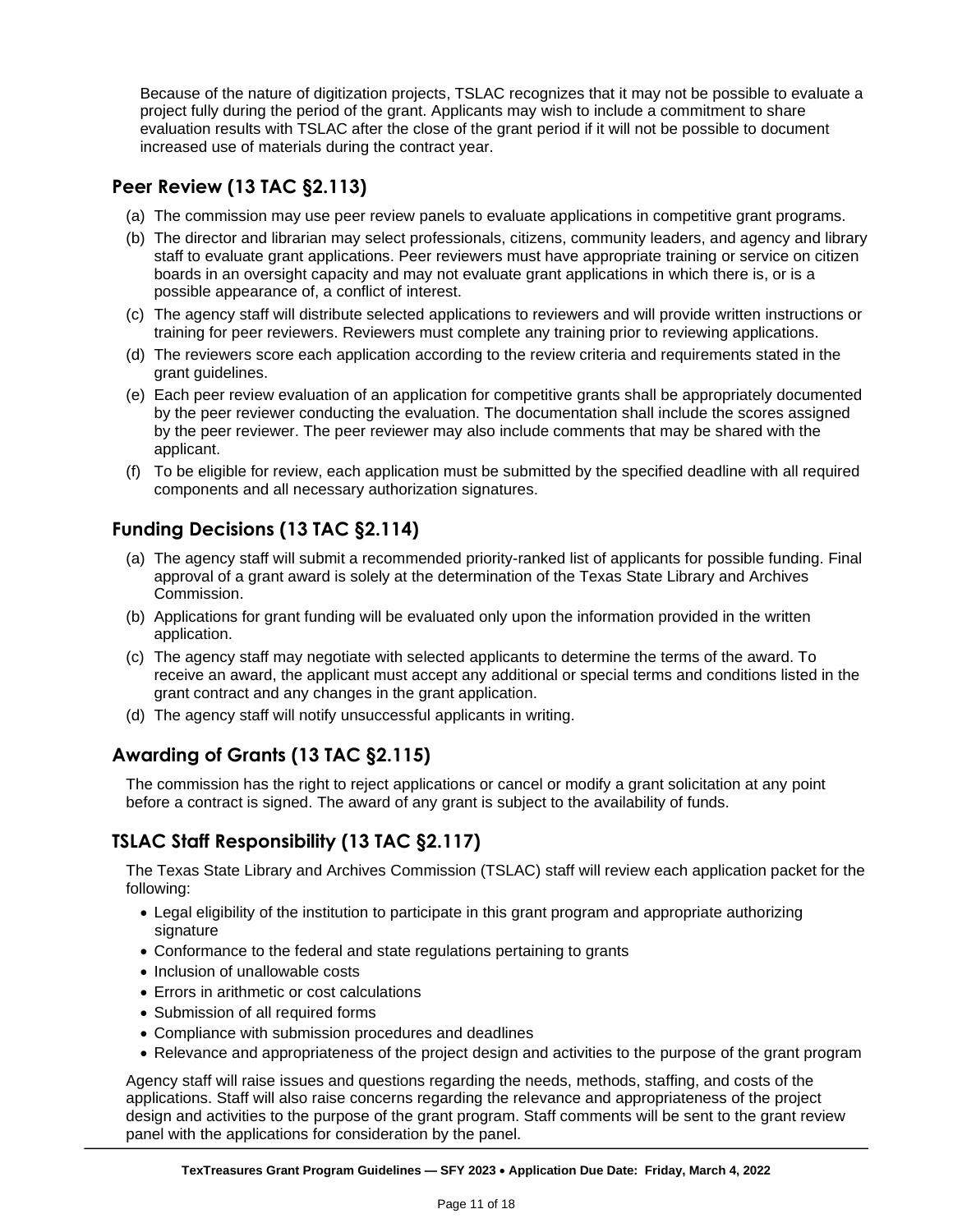Applicants will be sent a copy of the staff comments to give applicants an opportunity to respond in writing. Applicants may not modify the grant proposal in any way; however, applicants' responses to staff will be distributed to the panel.

Applications with significant errors, omissions, or eligibility issues will not be rated. Applications in which the project design and activities are not relevant and appropriate to the purpose of the grant program will be ineligible.

Agency staff will be available to offer technical assistance to reviewers.

### **Grant Review Panel Responsibility (13 TAC §2.117)**

Applications will be scored using the following process:

- (1) The peer reviewers will review all complete and eligible grant applications forwarded to them by agency staff and complete a rating form for each. Each reviewer will evaluate the proposal in relation to the specific requirements of the criteria and will assign a value, depending on the points assigned to each criterion.
- (2) No reviewer who is associated with an applicant or with an application, or who stands to benefit directly from an application, will evaluate that application. Any reviewer who feels unable to evaluate a particular application fairly may choose not to review that application.
- (3) Reviewers will consider and assess the strengths and weaknesses of any proposed project only on the basis of the documents submitted. Considerations of geographical distribution, demographics, type of library, or personality will not influence the assessment of a proposal by the review panel. The panel members must make their own, individual, decisions regarding the applications. The panel may discuss applications. The panel's recommendations will be compiled from the individual assessments, not as the result of a collective decision or vote.
- (4) Reviewers may not discuss proposals with any applicant before the proposals are reviewed. Agency staff is available to provide technical assistance to reviewers. Agency staff will conduct all negotiations and communications with the applicants.
- (5) Reviewers may recommend setting conditions for funding a given application or group of applications (e.g., adjusting the project budget, revising project objectives, modifying the timetable, amending the evaluation methodology, etc.). The recommendation must include a statement of the reasons for setting such conditions. Reviewers who are ineligible to evaluate a given proposal will not participate in the discussion of funding conditions.
- (6) Reviewers will submit their evaluation forms to the agency. In order to be counted, the forms must arrive before the specified due date.

#### **Decision Making Process (13 TAC §2.118)**

To be considered eligible for funding by the commission, any application must receive a minimum adjusted mean score of more than 60 percent of the maximum points available. To reduce the impact of scores that are exceedingly high or low, or otherwise outside the range of scores from other reviewers, agency staff will tabulate the panel's work using calculations such as an adjusted mean score.

- (1) Applications will be ranked in priority order by score for consideration by the commission.
- (2) If insufficient funds remain to fully fund the next application, the staff will negotiate a reduced grant with the next ranked applicant.
- (3) If the panel recommends funding an application that, for legal, fiscal, or other reasons, is unacceptable to the staff, a contrary recommendation will be made. The applicant will be informed of this situation prior to presentation to the commission and may negotiate a revision to the application. A positive recommendation to the commission will be contingent upon successfully completing these negotiations prior to the commission meeting.
- (4) If the panel is unable to produce a set of recommendations for funding, the agency staff will use the same evaluation procedures to develop recommendations to the commission.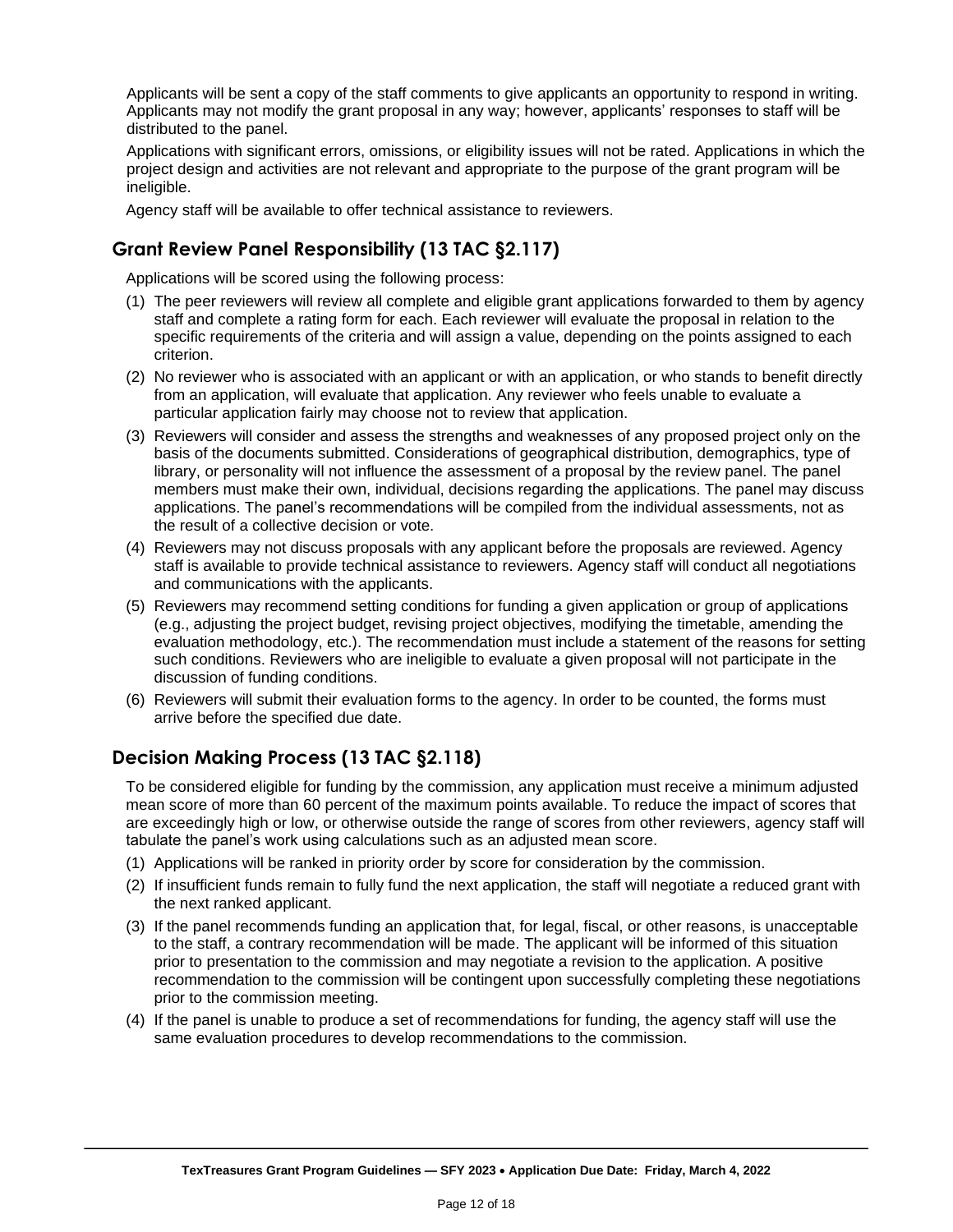## **Multiple Applications (13 TAC §2.119)**

Applicants for competitive grants may submit more than one grant application for different projects, in different grant programs. Applicants may not submit the same, or nearly the same, application in more than one grant category. Applicants may submit more than one grant application for a grant program if the grant program has specified categories for application and the proposals submitted are not the same, or nearly the same, project.

#### **Scoring Rubric**

#### **Project Scoring Total in Five Areas: 100 points**

Relevance and appropriateness of the project design and activities to the goals and purpose of the TexTreasures grant program will be considered in the scoring of all criteria. Members of the Texas Collections Working Group may score each criterion as follows:

**0-1 points:** Project does not meet the goals and purposes of the TexTreasures grant program. **2-3 points:** Project partially meets the goals and purposes of the TexTreasures grant program. **4-5 points:** Project is a clear fit for the goals and purposes of the TexTreasures grant program.

#### **A. Significance of the Collection (Points: Raw score = 5 max, weight = 7; Final score = 35 max)**

The overall purpose of the grant is to make needed materials available for use by as many citizens of Texas as possible. Applicants describe how the materials will be useful to users regionally or throughout the state. They will describe audience demographics and the fields or topics covered. Applicants will justify the significance of the collection for Texas. They must identify the objects to be made available, and include the criteria used to select the items.

| 0-1 points                                                                                                                                                                                                                                         | 2-3 points                                                                                                                                                                                                                                                                                                                                                     | 4-5 points                                                                                                                                                                                                                                                                                                                                                                                                                                                              |
|----------------------------------------------------------------------------------------------------------------------------------------------------------------------------------------------------------------------------------------------------|----------------------------------------------------------------------------------------------------------------------------------------------------------------------------------------------------------------------------------------------------------------------------------------------------------------------------------------------------------------|-------------------------------------------------------------------------------------------------------------------------------------------------------------------------------------------------------------------------------------------------------------------------------------------------------------------------------------------------------------------------------------------------------------------------------------------------------------------------|
| • Applicant provides little or no<br>evidence of regional or<br>statewide significance of the<br>collection.<br>• Audience is not defined.<br>• Collection is not Texas-related.<br>• Applicant does not identify<br>objects to be made available. | • Applicant provides<br>partial/some evidence of<br>regional or statewide<br>significance of the collection.<br>• Audience is defined but<br>demand is limited or not<br>specified.<br>• Collection has some<br>relationship to Texas.<br>• Applicant identifies objects to<br>be made available but does<br>not include criteria used to<br>select the items. | • Applicant provides clear and<br>convincing evidence of<br>regional or statewide<br>significance of the collection.<br>• Audience is defined, and<br>wide-spread demand is<br>established.<br>• Collection is clearly Texas-<br>related.<br>• Applicant identifies the<br>objects to be made available<br>and includes the criteria used<br>to select the items.<br>• Provides convincing<br>evidence of thoughtful<br>selection of materials to be<br>made available. |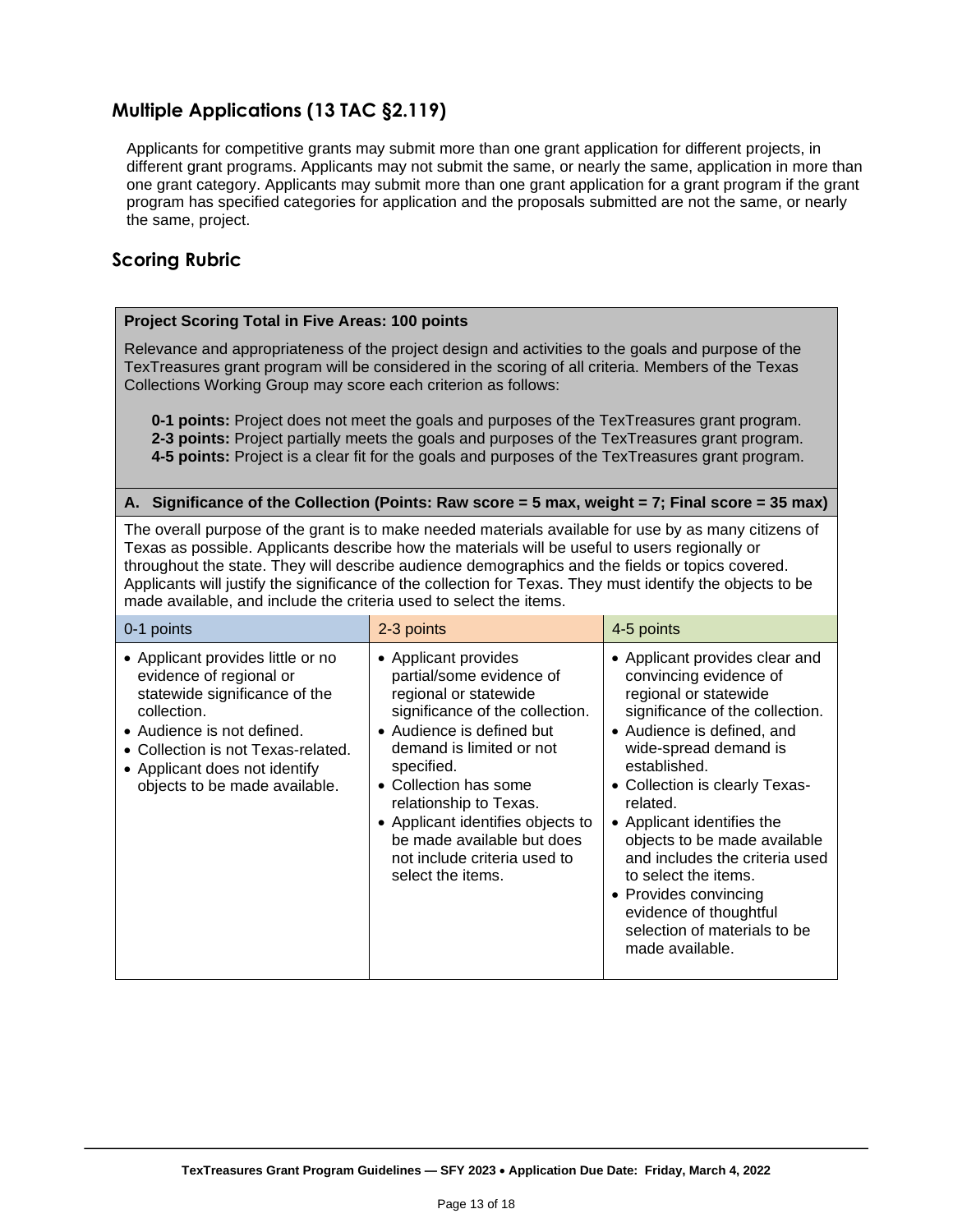#### **B. Project Design: (Points: Raw score = 5 max, weight = 5; Final score = 25 max)**

Applicants demonstrate that they have done the necessary planning to carry out the project effectively. They identify all the resources needed and demonstrate a clear sense of workflow within the project. The proposal outlines a realistic timeline and measurable results during the grant period and beyond. This may include a written plan for maintaining online access to the materials in the future. Applicant indicates local contributions as evidence of institutional support and project sustainability. If project is collaborative, partners are identified, and details of the collaboration are documented. They reference commonly accepted standards and practices in the design of their project.

| 0-1 points                                                                                                                                                                                                                                                                                                                                                                                                                                                                                                                                              | 2-3 points                                                                                                                                                                                                                                                                                                                                                                                                                                                                                                        | 4-5 points                                                                                                                                                                                                                                                                                                                                                                                                                                                                                                                                                                                                                                          |
|---------------------------------------------------------------------------------------------------------------------------------------------------------------------------------------------------------------------------------------------------------------------------------------------------------------------------------------------------------------------------------------------------------------------------------------------------------------------------------------------------------------------------------------------------------|-------------------------------------------------------------------------------------------------------------------------------------------------------------------------------------------------------------------------------------------------------------------------------------------------------------------------------------------------------------------------------------------------------------------------------------------------------------------------------------------------------------------|-----------------------------------------------------------------------------------------------------------------------------------------------------------------------------------------------------------------------------------------------------------------------------------------------------------------------------------------------------------------------------------------------------------------------------------------------------------------------------------------------------------------------------------------------------------------------------------------------------------------------------------------------------|
| • Resources needed for the<br>project are not identified.                                                                                                                                                                                                                                                                                                                                                                                                                                                                                               | • Resources needed for the<br>project are identified.                                                                                                                                                                                                                                                                                                                                                                                                                                                             | • Resources needed for the<br>project are identified and a<br>clear sense of workflow is<br>demonstrated.                                                                                                                                                                                                                                                                                                                                                                                                                                                                                                                                           |
| • Timeline is missing or<br>incomplete (i.e., does not<br>include a list of actions with<br>specific target dates for<br>completion).<br>• There is no evidence of future<br>support and/or sustainability of<br>the project.<br>• No local contributions are<br>mentioned.<br>• If project is collaborative, no<br>partners are identified.<br>• Project design does not<br>reference commonly accepted<br>standards and practices.<br>• No explanation of hiring or<br>training of staff to carry out<br>project in project period, if<br>applicable. | • Timeline exists but is not<br>clearly relevant to achieving<br>the project goals.<br>• Some evidence of future<br>support and/or sustainability<br>described.<br>• Some local contributions are<br>described.<br>• If project is collaborative,<br>partners are identified but<br>details of the collaboration<br>are not clearly documented.<br>• Project design is vague or<br>unclear regarding commonly<br>accepted standards and<br>practices.<br>• No time given for staff to be<br>hired, if applicable. | • Timeline includes a list of<br>actions with specific target<br>dates and is clearly relevant to<br>achieving the established<br>objectives.<br>• Clear evidence of support<br>and/or sustainability is<br>described, and/or there is a<br>written plan for maintaining<br>online access in the future.<br>• If project is collaborative,<br>partners are identified, and<br>details of the collaboration are<br>clearly documented.<br>• Project design references<br>commonly accepted<br>standards/practices and<br>clearly states how they will be<br>implemented.<br>• Realistic timeline given for<br>hiring of new staff, if<br>applicable. |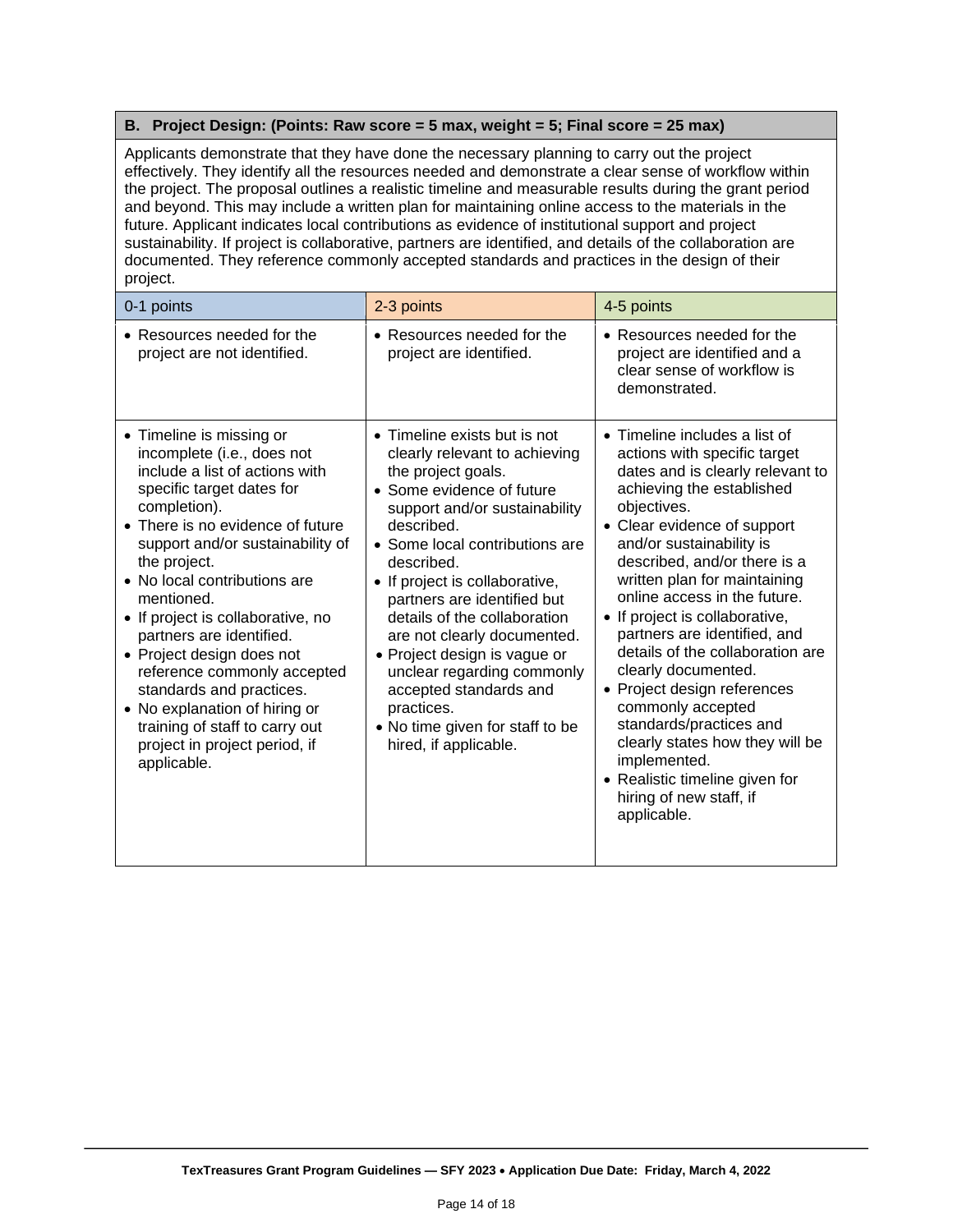#### **C. Availability (Points: Raw score = 5 max, weight = 4; Final score = 20 max)**

Applicants describe how the materials will be accessed by the users (in digital and/or physical format) and will list methods for providing statewide access. Applicants will include information on how they will build awareness of the project in their community and statewide. They must certify all applicable activities related to the grant will follow the Copyright Law. Applicants must specify what portion of the collection copyright clearance has already been obtained and the nature of that clearance.

| 0-1 points                                                                                                                                                                                                                                                                                                             | 2-3 points                                                                                                                                                                                                                                                                                                                                                                                                                                 | 4-5 points                                                                                                                                                                                                                                                                                                                                                                                                                                                                                                 |
|------------------------------------------------------------------------------------------------------------------------------------------------------------------------------------------------------------------------------------------------------------------------------------------------------------------------|--------------------------------------------------------------------------------------------------------------------------------------------------------------------------------------------------------------------------------------------------------------------------------------------------------------------------------------------------------------------------------------------------------------------------------------------|------------------------------------------------------------------------------------------------------------------------------------------------------------------------------------------------------------------------------------------------------------------------------------------------------------------------------------------------------------------------------------------------------------------------------------------------------------------------------------------------------------|
| • Statewide access to the<br>collection is unclear or vague.<br>• Project will not provide access<br>to digital surrogates of unique<br>or rare collections.<br>• Applicant does not mention<br>how the community will<br>become aware of the project.<br>• Copyright compliance and<br>clearance is unclear or vague. | • Statewide access to the<br>collection is described but<br>access is restricted in some<br>way.<br>• Project is for digitization of<br>non-unique materials or<br>materials which are already<br>available by other means.<br>• Mentions how the local<br>community will become<br>aware of the project but<br>doesn't address statewide<br>awareness.<br>• Copyright clearance is<br>obtained for all or a portion<br>of the collection. | • Multiple methods of statewide<br>access and discoverability are<br>described.<br>• Project is for digitization and<br>providing statewide access to<br>materials previously only<br>available locally.<br>• Applicant provides information<br>about awareness of the project<br>both in the local community<br>and statewide.<br>• Copyright clearance is clearly<br>described for all or a portion of<br>the collection, and a plan is in<br>place to obtain clearance for<br>portions not yet granted. |

#### **D. Cost Effectiveness (Points: Raw score = 5 max, weight = 3; Final score = 15 max)**

Applicants provide a complete budget for the project and justify it by describing how budgeted items will contribute to the project. They will identify sources for all costs and show that costs are reasonable within the scope of the project. Applicants will describe the methodology for any equipment chosen and include any vendor information and/or vendor websites. They will explain how the project makes effective use of grant funds and leverages local resources.

| 0-1 points                                                                                                                                                                                                                                                                                                                                                    | 2-3 points                                                                                                                                                                                                                                                                                                                                                                      | 4-5 points                                                                                                                                                                                                                                                                                                                                                                                                                                                                                                                      |
|---------------------------------------------------------------------------------------------------------------------------------------------------------------------------------------------------------------------------------------------------------------------------------------------------------------------------------------------------------------|---------------------------------------------------------------------------------------------------------------------------------------------------------------------------------------------------------------------------------------------------------------------------------------------------------------------------------------------------------------------------------|---------------------------------------------------------------------------------------------------------------------------------------------------------------------------------------------------------------------------------------------------------------------------------------------------------------------------------------------------------------------------------------------------------------------------------------------------------------------------------------------------------------------------------|
| • Budget is incomplete.<br>• Applicant provides no<br>description (justification)<br>beyond the budget column of<br>how funds will be spent.<br>• Costs are not reasonable.<br>• Basis for any equipment or<br>service selection is not<br>described and vendor<br>information is not included.<br>• No explanation of use of local<br>resources is included. | • Budget is complete.<br><b>Budget description exists</b><br>but does not clearly relate to<br>the project.<br>• Costs seem reasonable, but<br>the sources for stated costs<br>are not identified.<br>Basis for any equipment or<br>service selection is<br>described, but vendor<br>information is not included.<br>• An explanation of use of<br>local resources is included. | • Budget is complete and clearly<br>describes how the funds will be<br>used for the project.<br>• Items listed in the budget<br>description match those in the<br>budget form.<br>• Applicant clearly justifies the<br>reasonableness of costs and<br>identifies sources of stated<br>costs.<br>• Basis for any equipment or<br>service selection is described<br>and vendor information is<br>included.<br>• An explanation of use of local<br>resources is included and local<br>contributions are included in<br>the budget. |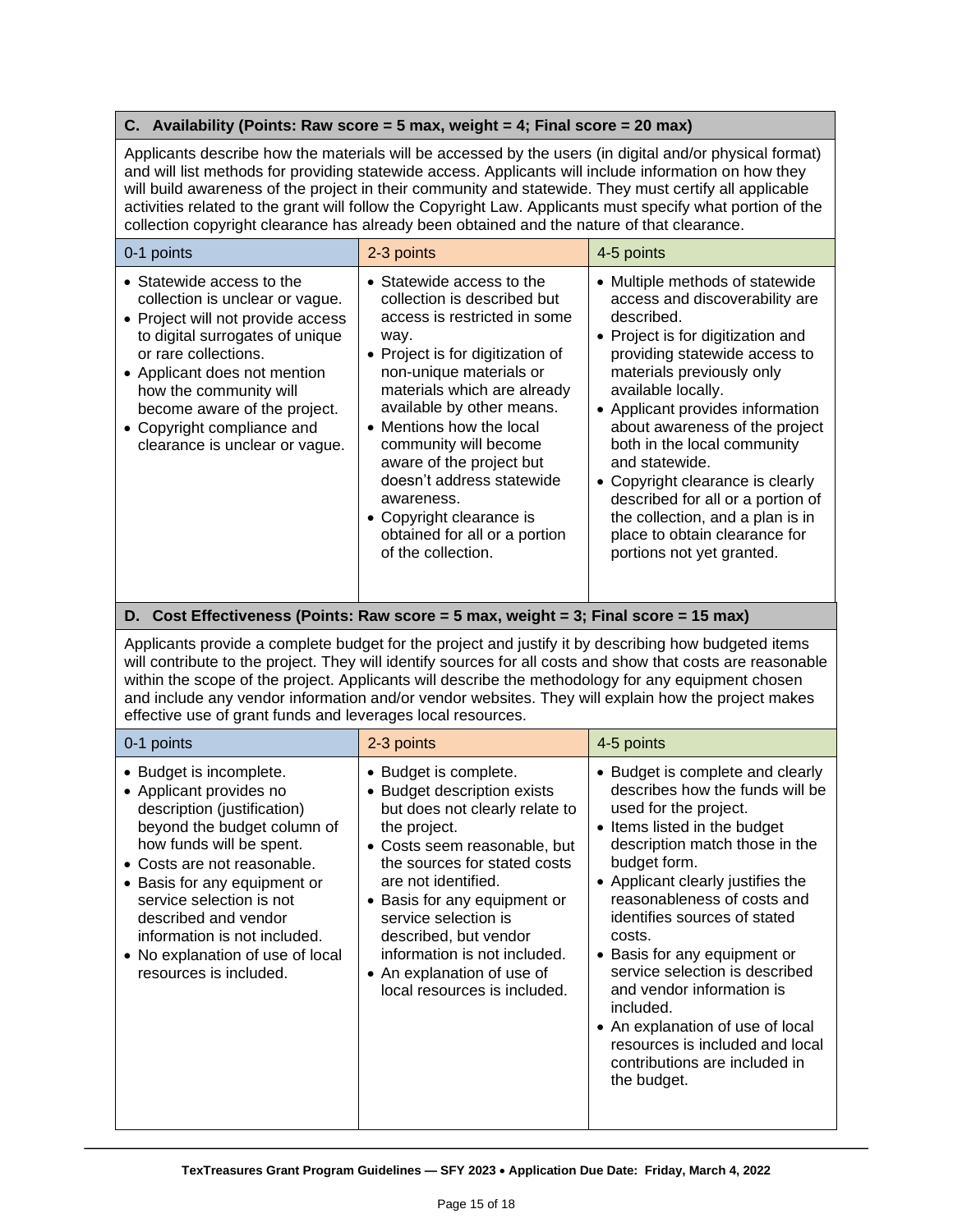#### **E. Evaluation (Points: Raw score = 5 max, weight = 1; Final score = 5 max)**

Applicants design and describe the methodology to evaluate the project and the estimated level of usage. They will demonstrate increased or more cost-effective services to Texans and will determine which kinds of local materials are most useful to users. Applicants document the increased usage of the materials and, if possible, the importance of the research facilitated.

| 0-1 points                                                                                                                       | 2-3 points                                                                                                                                                                    | 4-5 points                                                                                                                                                                                                                                               |
|----------------------------------------------------------------------------------------------------------------------------------|-------------------------------------------------------------------------------------------------------------------------------------------------------------------------------|----------------------------------------------------------------------------------------------------------------------------------------------------------------------------------------------------------------------------------------------------------|
| • Methodology to evaluate the<br>project is not defined.<br>• Methodology to estimate the<br>level of usage is not<br>described. | • Methodology to evaluate the<br>project is stated but unclear<br>and/or limited.<br>• Methodology to estimate the<br>level of usage is stated but<br>unclear and/or limited. | • Methodology to evaluate the<br>project is well defined,<br>appropriate and effective.<br>• Methodology to estimate the<br>level of usage is well defined.<br>• Applicant includes a plan to<br>document the importance of<br>the research facilitated. |

## <span id="page-15-0"></span>**F. Award Administration Information**

#### **Notice of Award**

Applicants will be notified of the grant review panel's recommendations via e-mail. The notification will include the applicant rankings, panel recommendation, panel comments and scores relevant to respective applications, and protest procedures, which are also included in this notice.

The panel recommendations will be submitted to the Texas State Library and Archives Commission at its August meeting for consideration and approval. Once the awards have been approved, successful applicants will receive instructions on how to proceed and mandatory training required for all TSLAC competitive grant recipients.

#### **Protest Procedure — Texas State Library and Archives Commission, 13 TAC §2.55**

- (a) An aggrieved person who is not satisfied with a decision, procedure, or service received from the staff of the Texas State Library and Archives Commission or who is an actual or prospective bidder, grantee, or contractor aggrieved in connection with a solicitation, evaluation, or award may file a protest with the Director and Librarian in accordance with this rule.
- (b) A protest must be submitted to the Director and Librarian within 21 days after the person knows or should have known of the matter which is protested. The Director and Librarian has the discretion to allow a protest filed after 21 days if the protestant shows good cause for the late filing or if the protest raises an issue significant to the general policies and procedures of the commission.
- (c) The protestant shall mail or deliver a copy of the protest to all interested persons. The Director and Librarian will furnish a list of interested persons to a protestant. For protests of a competitive selection (bid, contract, or grant), interested persons shall include all persons who have submitted a bid, proposal, or application.
- (d) A protest must be in writing and identified as a protest under this section, and contain the following:
	- (1) A description of the protestant's interest in the matter
	- (2) The issue(s) to be resolved and remedy(s) requested
	- (3) The protestant's argument supporting the protest, including a statement of relevant facts and applicable law, specifying the statutes, rules, or other legal authority alleged to have been violated
	- (4) The protestant's affirmation that facts set forth in the protest are true
	- (5) A certification that a copy of the protest has been mailed or delivered to all interested persons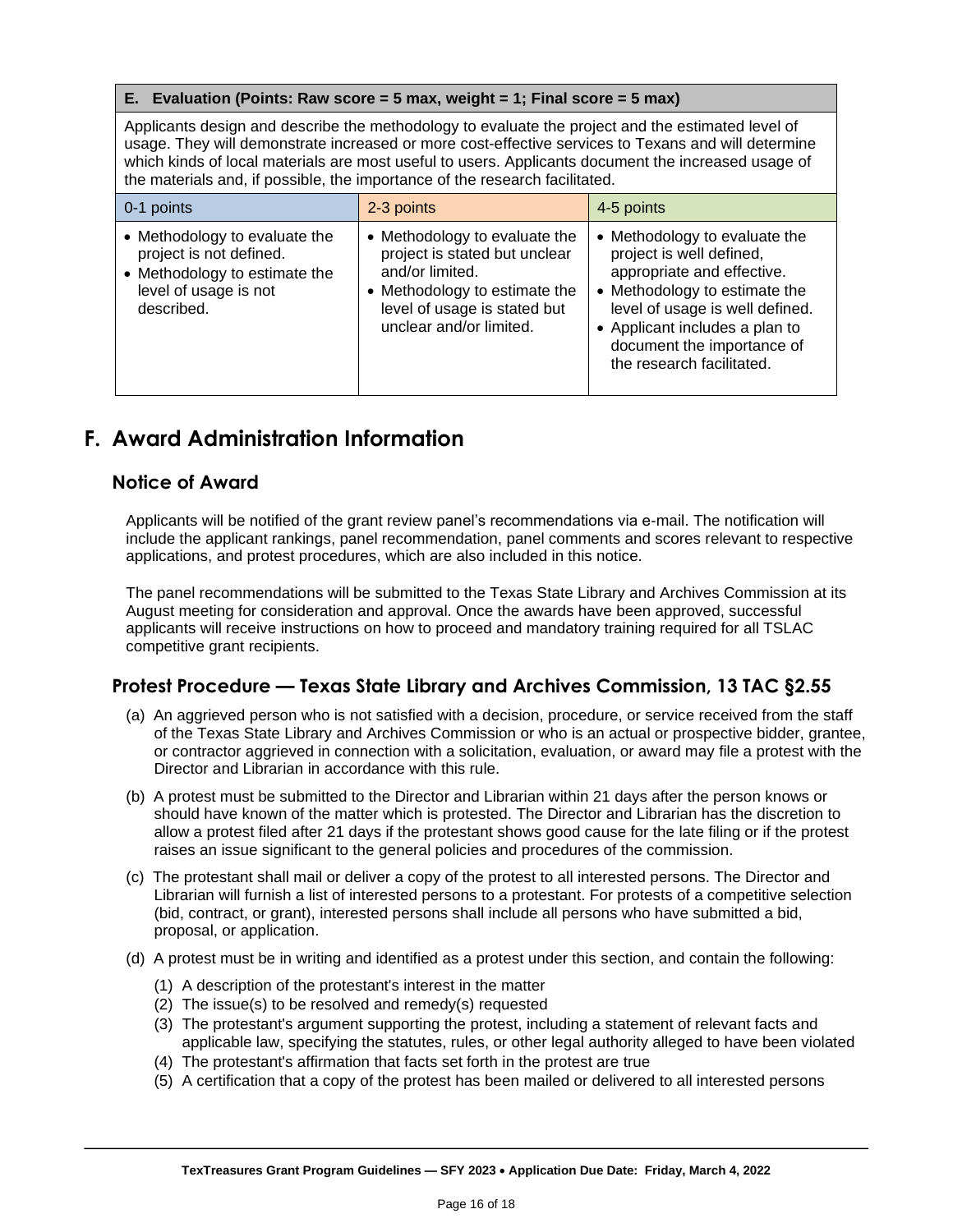- (e) Upon receipt of a protest conforming to the requirements of this section, the commission shall not proceed with the solicitation, award, or contract until the protest is resolved, unless the Director and Librarian makes a written determination that delay would harm the substantial interests of the state.
- (f) The Director and Librarian has the authority to decide, settle, or resolve the protest and will make a written determination. The Director and Librarian may solicit written responses to the protest from other parties. The Director and Librarian shall inform the protesting party and other interested parties by letter of his determination, and how to appeal the determination to the commission.
- (g) An interested party may appeal the determination of the Director and Librarian. An appeal must be in writing and conform to paragraphs (1) - (3) of this subsection:
	- (1) The appeal must be received in the office of the Director and Librarian no later than 15 days after the date the determination is mailed to interested parties;
	- (2) A copy of the appeal must be mailed or delivered by the appealing party to all interested parties and contain a certification of mailing or delivery;
	- (3) The appealing party must state whether or not an opportunity is requested to make an oral presentation to the commission in open meeting.
- (h) The Director and Librarian shall refer the matter to the commission for their consideration at an open meeting.
- (i) The chair of the commission has the discretion to allow an appeal filed more than 15 days after the Director and Librarian's determination if the appealing party shows good cause for the late filing or if the appeal raises an issue significant to the general policies or procedures of the commission.
- (j) An interested party may file a response to an appeal of the determination of the Director and Librarian no later than seven days after the appeal is mailed or delivered.
- (k) Copies of the appeal and responses of interested parties, if any, shall be mailed to the commission by the Director and Librarian.
- (l) The chair of the commission has the discretion to decide whether or not a request for oral presentations will be granted and will set the order and amount of time for oral presentations that are allowed. The chair also has the discretion to decide whether presentations and written documents presented by Commission staff and interested parties will be allowed.
- (m) The commission will determine properly filed appeals and make its decision in open meeting. The commission shall vote to uphold or reverse the decision of the Director and Librarian. Failing a majority vote of a quorum of the commission, the Director and Librarian's decision is upheld. The commission's decision is final and not subject to judicial review under the statutes governing the commission.
- (n) A decision issued either by the commission in open meeting or in writing by the Director and Librarian shall be the final administrative action of the commission.
- (o) Documentation concerning a protest of a competitive selection is part of the commission's records series for that selection and is retained in accordance with the commission's approved records retention schedule.

#### **Policy Requirements**

TSLAC competitive grant recipients are subject to the Texas Grant Management Standards (TxGMS) (*[www.tdhca.state.tx.us/community-affairs/docs/TXGMS.pdf\)](file://///tslac4avricky/ld/LSTA%20Competitive%20Grants/Emergency%20Grants/TSLAC%20ARPA/NOFO/www.tdhca.state.tx.us/community-affairs/docs/TXGMS.pdf)* and federal Office of Management and Budget (OMB) Uniform Administrative Requirements, Cost Principles, and Audit Requirements for Federal Awards (also known as the Supercircular) *[\(https://federalregister.gov/a/2013-30465\)](https://federalregister.gov/a/2013-30465).*

#### **Reporting**

Grantees must submit financial and performance reports at scheduled intervals throughout the reporting period as will be outlined in the grant contract. Reports will be submitted electronically through TSLAC's Grant Management System (GMS).